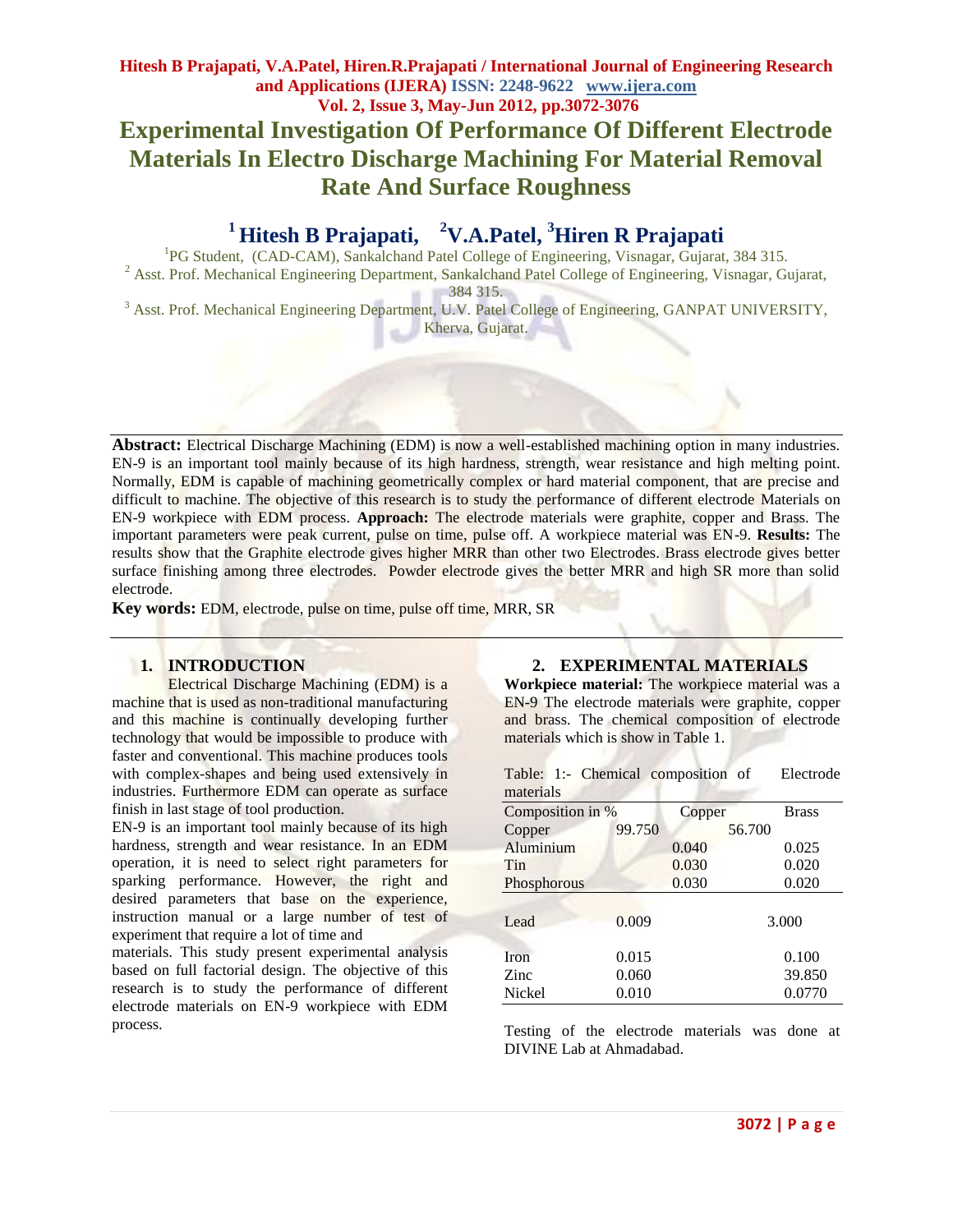

Fig:1:- Different Electrodes (Graphite, Brass, copper)

### **3. EXPERIMENTAL SETUP**

EDM Components

- Electric power supply
- Dielectric system (DEF-92 Fluid is used.)
- Work piece
- Electrode (Tool)
- Servo control

### **SPECIFICATION**

- Make: JOEMARS

- Made: Z 50 JM-322

#### **TECHNICAL SPECIFICATION A MONTH 10**

| -Table size                      | $: -600 X 300 mm$  |
|----------------------------------|--------------------|
| -X, Y, Z Travel                  | $: 300/200/200$ mm |
| -Max. Electrode weight : 60 Kg   |                    |
| -Max. Workpiece Weight: - 550 Kg |                    |
| -Tank size                       | : - 830X500X300 mm |
| -Weight of machine               | $: -1050$ Kg       |

The EDM machine is mfg by JOEMARS series Z 50 JM-322. To start at determine try-out of suitable parameter relative in EDM process, such as polarity, duty factor, on time, off time, open circuit voltage, discharge current and electrode materials type. The detailed machining conditions used in this investigation were given in Table 2. Finally, the experiment result comparative the optimal parameters of material removal rate, surface roughness.



Fig:2:- Electro Discharge Machine used for performing experiments

#### **Table 2: Experimental conditions**

| Workpiece      | $EN-9$                  |
|----------------|-------------------------|
| Electrodes     | Copper, Graphite, Brass |
| Polarity       | Positive $(+)$          |
| Pulse On-time  | 45, 55, 65 µs           |
| Pulse Off-time | $30, 45, 60 \mu s$      |
|                |                         |

### **Surface Roughness**

Surface topography or surface roughness ,also known as surface texture are terms used to express the general quality of a machined surface, which is concerned with the geometric irregularities and the quality of a surface Roughness measure as the arithmetic average, Ra (μm). The Ra will be measured using a surface roughness tester from Mitutoyo, Model: SJ 201P.



Fig. 3 Surface roughness tester.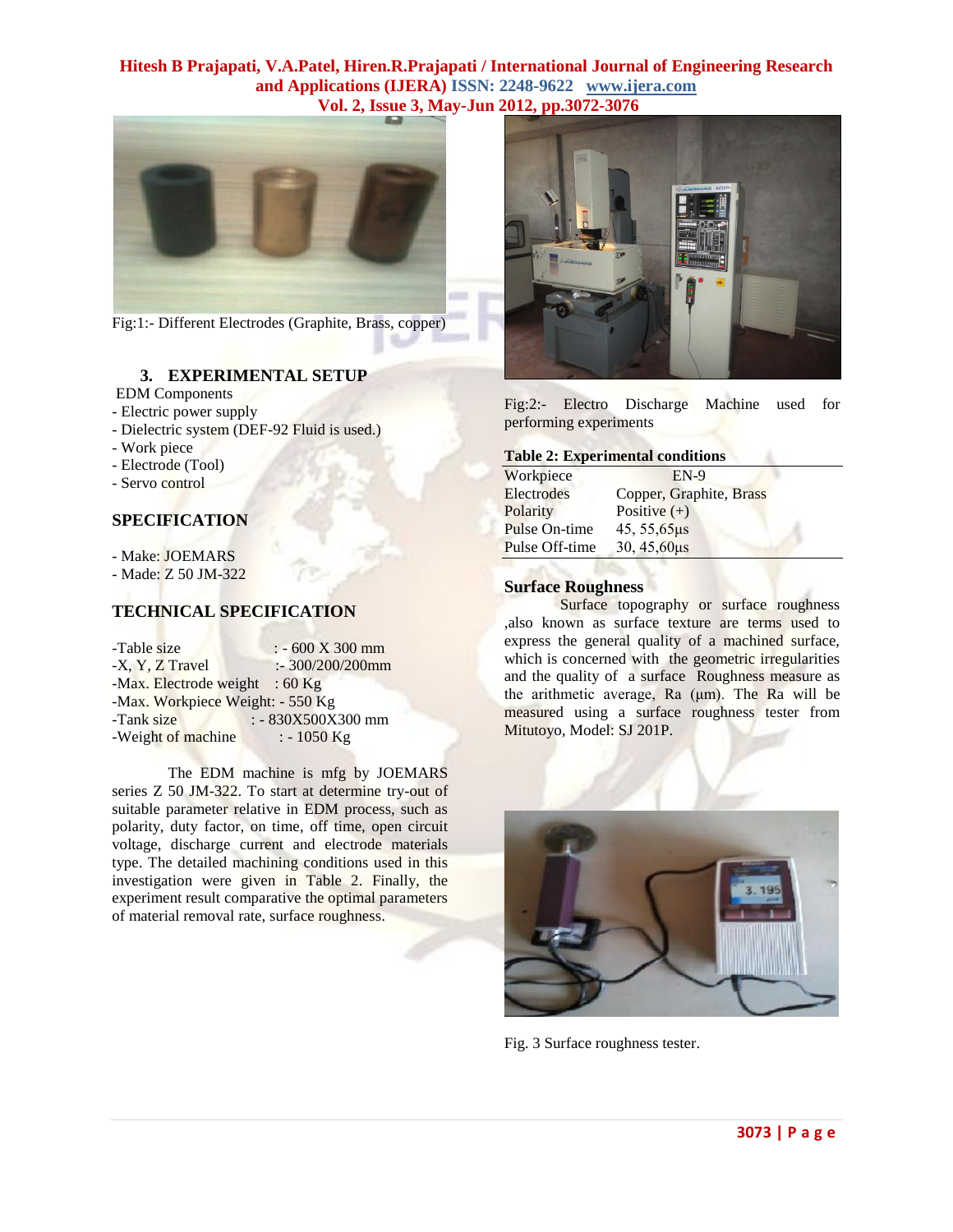The Ra values of the WEDMed surface were obtained by averaging the surface roughness values of 5 mm measurement length.

### **Material Removal Rate**

It is well-known and elucidated by man EDM researchers by Roethel that Material Removal Mechanism (MRM) is the process of transformation of material elements between the work-piece and electrode. The transformation are transported in solid, liquid or gaseous state, and then alloyed with the contacting surface by undergoing a solid, liquid or gaseous phase reaction.MRR is expressed as the ratio of the difference of weight of the workpiece before and after machining to the machining time and density of the material.



Fig.4:- Machined Workpiece

### **4. RESULTS AND DISCUSSION**

Here levels are selected based on full factorial methods

**Table 3:- Factors with level values for different Electrode**

| <b>Factors</b>           | <b>Level</b> | Level | <b>Level</b> |
|--------------------------|--------------|-------|--------------|
| Peak current $(A)$       |              |       | 28           |
| Pulse on-time $(\mu s)$  | 45           | 55    | 65           |
| Pulse off-time $(\mu s)$ | 30           | 45    | 60           |



The maximum  $&$  minimum MRR is 51.27 mm<sup>3</sup>/min & 9.03 mm<sup>3</sup>/min which is for graphite & brass electrode is at 60 $\mu$ s pulse off time and 65 $\mu$ s & 45 pulse on time at 17 A peak current respcetively.





The maximum & minimum MRR is 62.18  $mm<sup>3</sup>/min$  &12.57 mm<sup>3</sup>/min which is for graphite & brass electrode is at 45µs & 60µs pulse off time and 65µs & 45 pulse on time at 21 A peak current respcetively.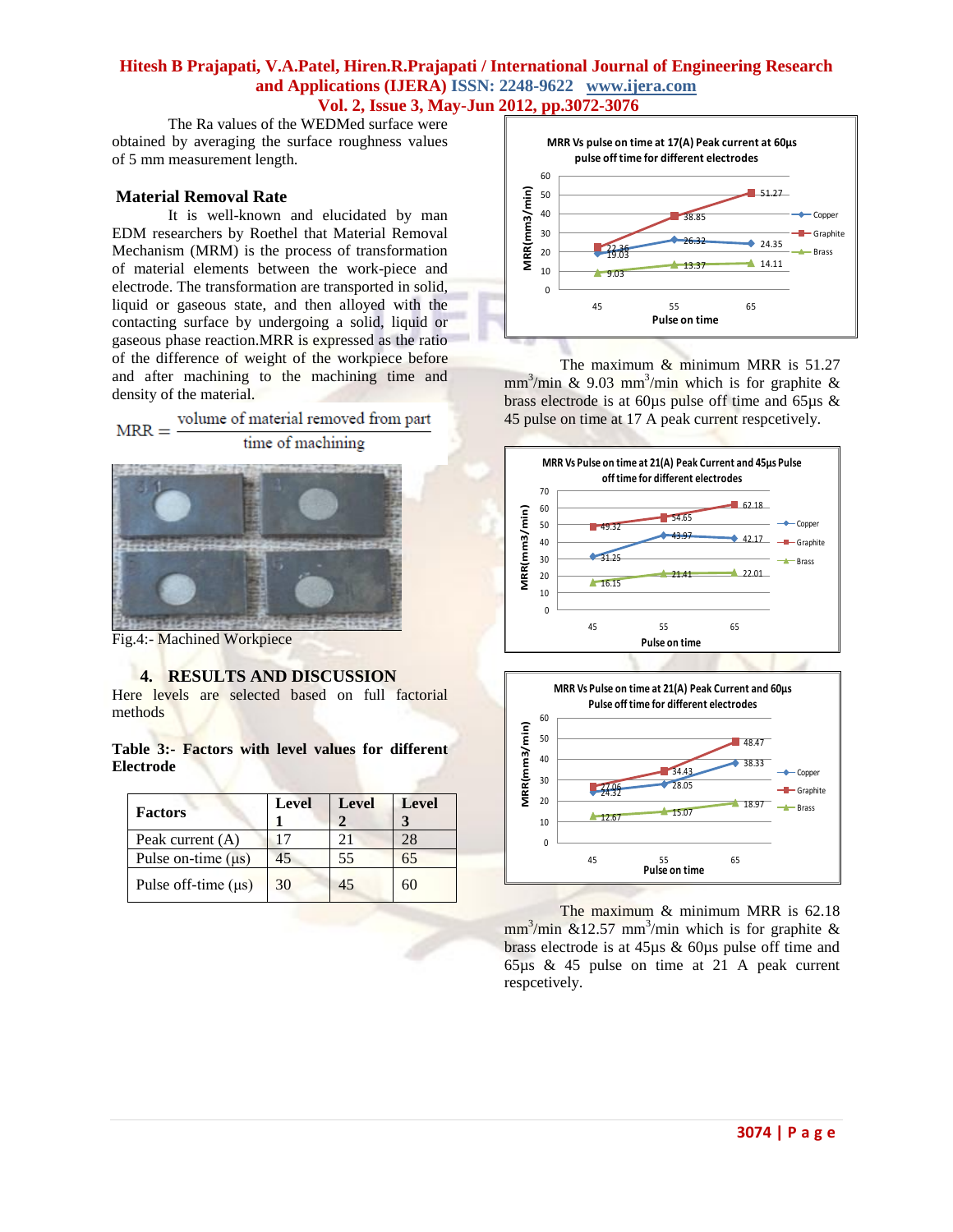

The maximum & minimum MRR is 78.91 mm<sup>3</sup>/min &11.89mm<sup>3</sup>/min which is for graphite & brass electrode is at 60µs pulse off time and 65µs & 45 µs pulse on time at 28 A peak current respcetively.





The maximum  $&$  minimum SR is 6.18  $$\mu$ m  $& 1.09 \mu m$  which is for copper  $&$  brass electrode is at 60 $\mu$ s & 45  $\mu$ s pulse off time and 55 $\mu$ s & 65 pulse on time at 17 A peak current respcetively.



The maximum  $&$  minimum SR is 8.56  $\mu$ m  $& 2.55 \mu m$  which is for graphite  $& b$  brass electrode is at 60µs pulse off time and 55 µs pulse on time at 21A peak current respcetively.





The maximum & minimum SR is 9.14  $\mu$ m  $&2.35$  which is for copper  $&8$  brass electrode is at 60µs & 30µs pulse off time and 65µs & 45 pulse on time at 28 A peak current respcetively.